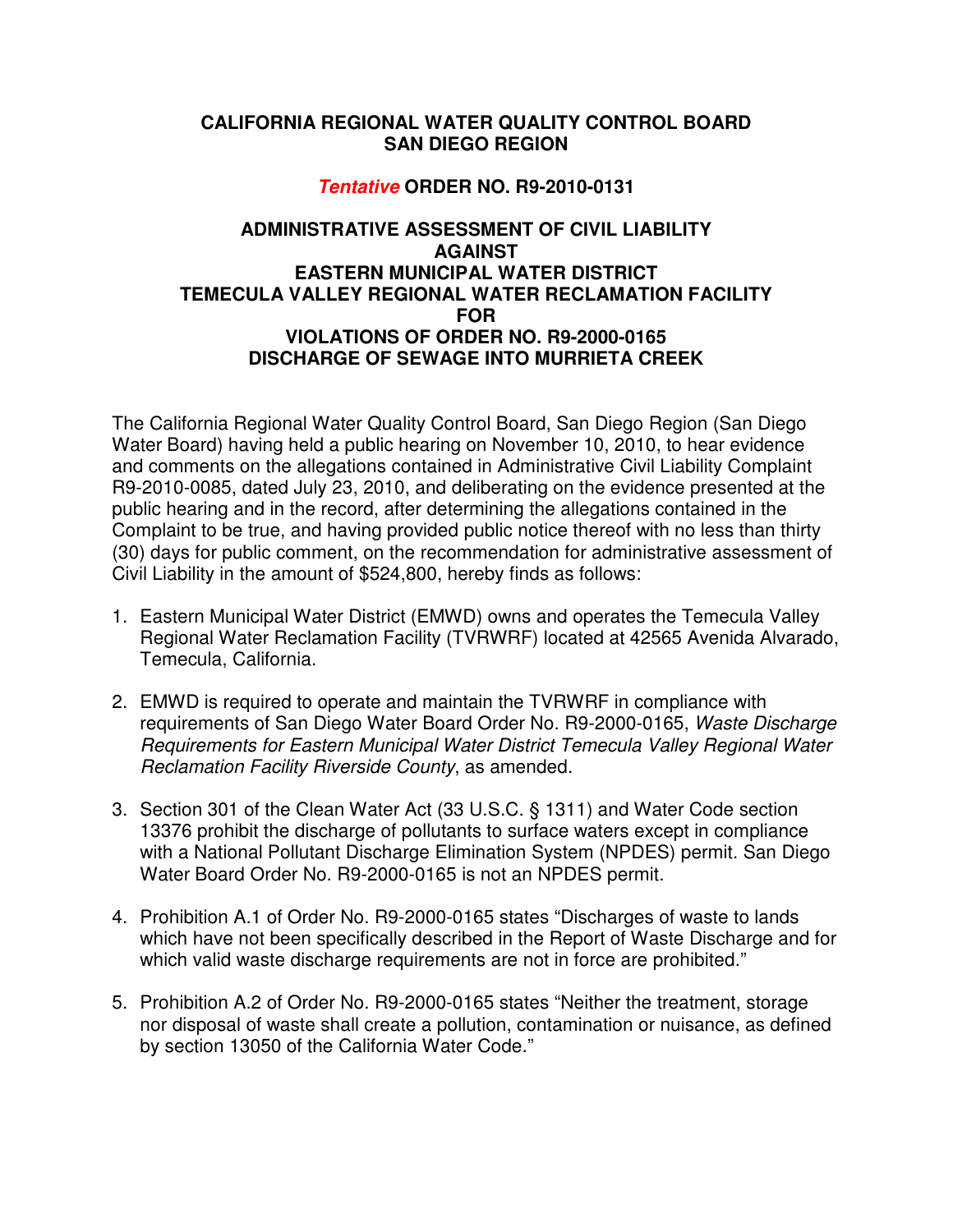- 6. Prohibition A.3 of Order No. R9-2000-0165 states "Discharges of treated or untreated solid or liquid waste to a navigable water or tributary of a navigable water are prohibited unless authorized by a NPDES permit issued by the appropriate Regional Board."
- 7. Prohibition A.4 of Order No. R9-2000-0165 states "The discharge shall not cause a violation of the prohibitions contained in the Basin Plan."
- 8. On December 25 26, 2009, EMWD discharged approximately 1.6 million gallons of untreated raw sewage from the head works structure of the TVRWRF into Murrieta Creek, a water of the State of California and a navigable water of the United States, its tributary waters and land. In response to this event the San Diego Water Board issued Investigative Order No. R9-2010-0009 to the EMWD on February 1, 2010, alleging violations of Prohibitions A.1, A.2, A.3 and A.4 of Order No. R9-2000-0003- DWQ. On July 23, 2010, after investigating the spill and reviewing the information submitted by EMWD, the San Diego Water Board issued Administrative Civil Liability Complaint No. R9-2010-0085 in the amount of \$1,035,310 to EMWD for violating Order No. R9-2000-0165, Federal Clean Water Act section 301, and Water Code section 13376.
- 9. On September 3, 2010, EMWD presented new evidence to the San Diego Water Board and requested that the original estimated sewage discharge of 2.39 million gallons be revised downward. The new evidence provided by EMWD justifies a reduction in the estimated discharge volume to 1.6 million gallons.
- 10. Issuance of this Order is an enforcement action taken by a regulatory agency and is exempt from the provision of the California Environmental Quality Act (CEQA) (Pub. Resources Code, § 21000 et seq.) pursuant to section 15321 subdivision (a)(2), Chapter 3, Title 14 of the California Code of Regulations. This action is also exempt from the provisions of CEQA in accordance with section 15061 subdivision (b)(3) of Chapter 3, Title 14 of the California Code of Regulations because it can be seen with certainty that there is no possibility that the activity in question may have a significant effect on the environment.
- 11. Water Code section 13350 provides that any person who violates any waste discharge requirement issued by a Regional Water Board shall be civilly liable. Water Code section 13350 subdivision (e) (2) provides that civil liability on a per gallon basis may not exceed \$10 for each gallon of waste discharged.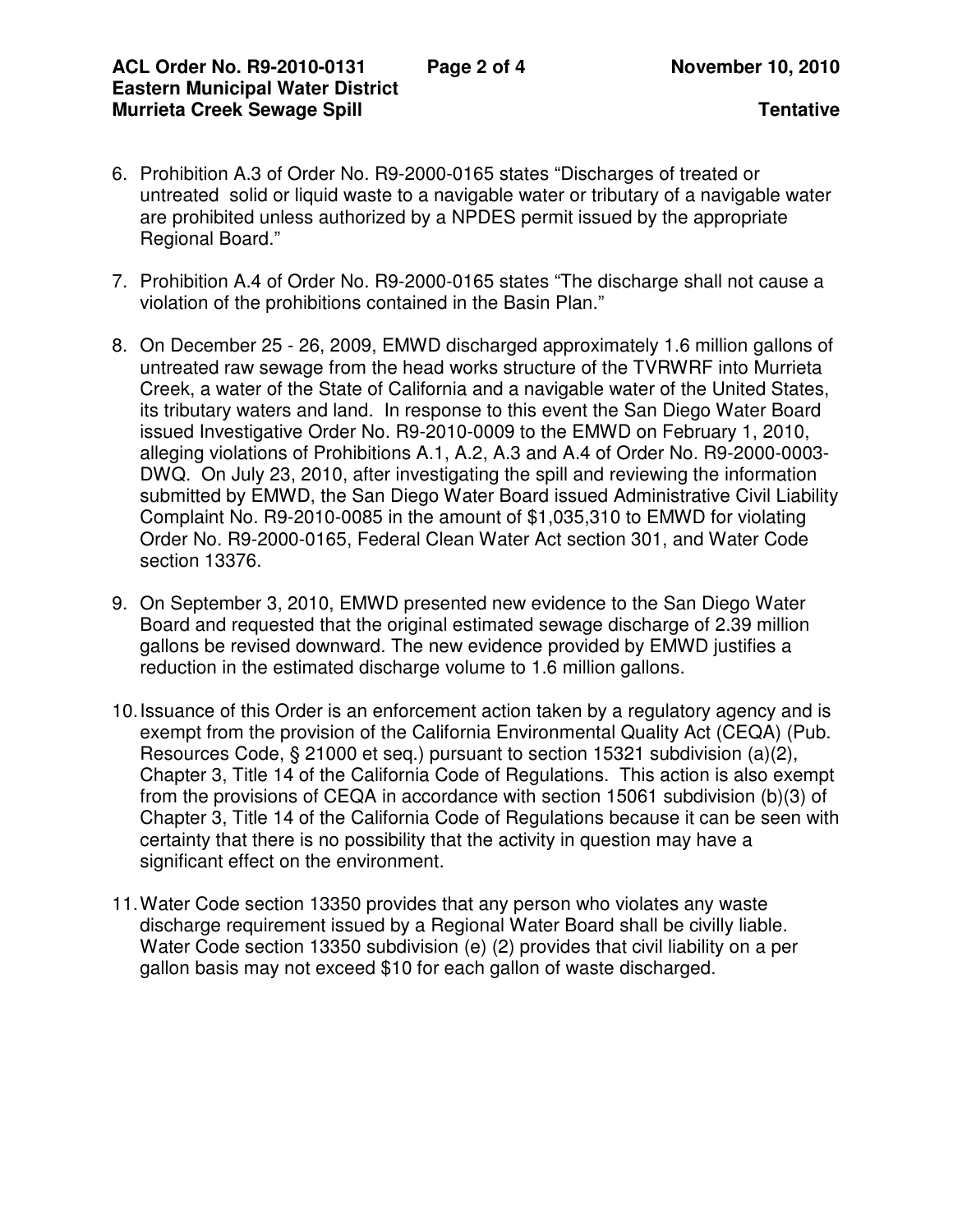- 12. The amount of discretionary assessment proposed is based upon consideration of factors contained in Water Code section 13327. Section 13327 specifies the factors that the San Diego Water Board shall consider in establishing the amount of discretionary liability for the alleged violations, which include: the nature, circumstance, extent, and gravity of the violations, the ability to pay, the effect on ability to continue in business, prior history of violation, the degree of culpability, economic benefit or savings, if any, resulting from the violation, and other matters as justice may require.
- 13. The penalty calculation methodology within section VI of the Water Quality Enforcement Policy incorporates the factors of Water Code section 13327 and supports the administrative assessment civil liability against the EMWD in the amount of \$524,800 for the discharge of untreated sewage to Murrieta Creek, its tributary waters and land, on December 25-26, 2009 (see Exhibit 1).
- 14. The San Diego Water Board incurred costs of \$10,000 to prosecute the enforcement action; the costs include investigation, preparation of enforcement documents, communicating with EMWD and preparation of materials for public review and hearing.

**IT IS HEREBY ORDERED**, pursuant to Water Code section 13350, that civil liability be imposed upon EMWD in the amount of \$524,800 for the discharge of untreated sewage to Murrieta Creek, its tributary waters and land, on December 25-26, 2009 in violation of Water Code section 13376.

- 1. EMWD shall submit a check to the San Diego Water Board in the amount of five hundred and twenty four thousand eight hundred dollars (\$524,800) payable to the "State Water Resources Control Board" for deposit into the Waste Discharge Permit Fund within thirty (30) days of adoption of this Order.
- 2. Fulfillment of the EMWD's obligations under this Order constitutes full and final satisfaction of any and all liability for each allegation in Complaint No. R9-2010- 0085.
- 3. The Executive Officer is authorized to refer this matter to the Office of the Attorney General for collection or other enforcement if EMWD fails to comply with payment of the liability as detailed in paragraph 1.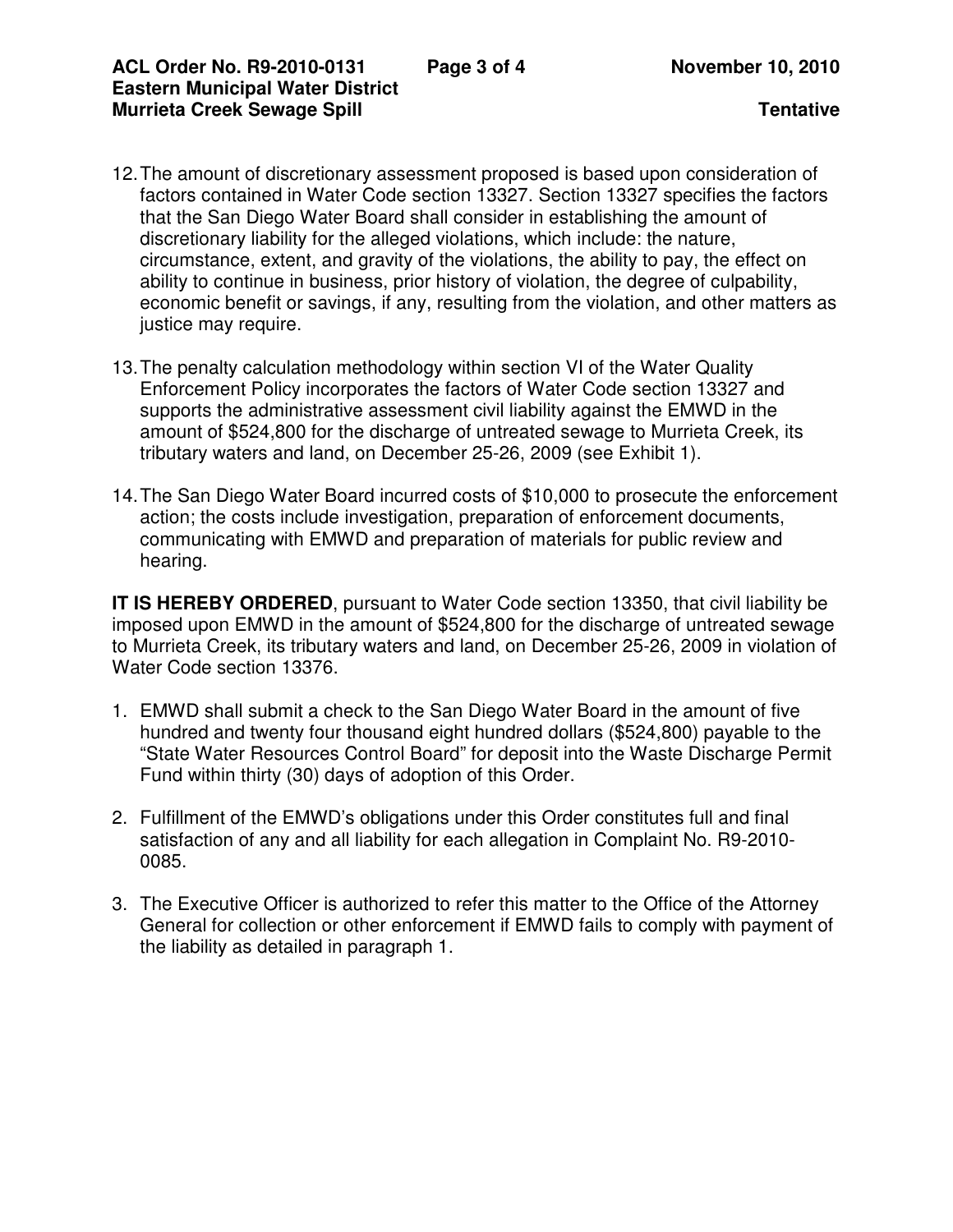I, David W. Gibson, Executive Officer, do hereby certify that the foregoing is a full, true and correct copy of an Order imposing civil liability assessed by the California Regional Water Quality Control Board, San Diego Region on November 10, 2010.

**Tentative** 

 DAVID W. GIBSON Executive Officer

Enclosure:

Exhibit 1: Summary of Penalty Methodology Decisions

Place ID: 263145 Reg. Msr: 374160